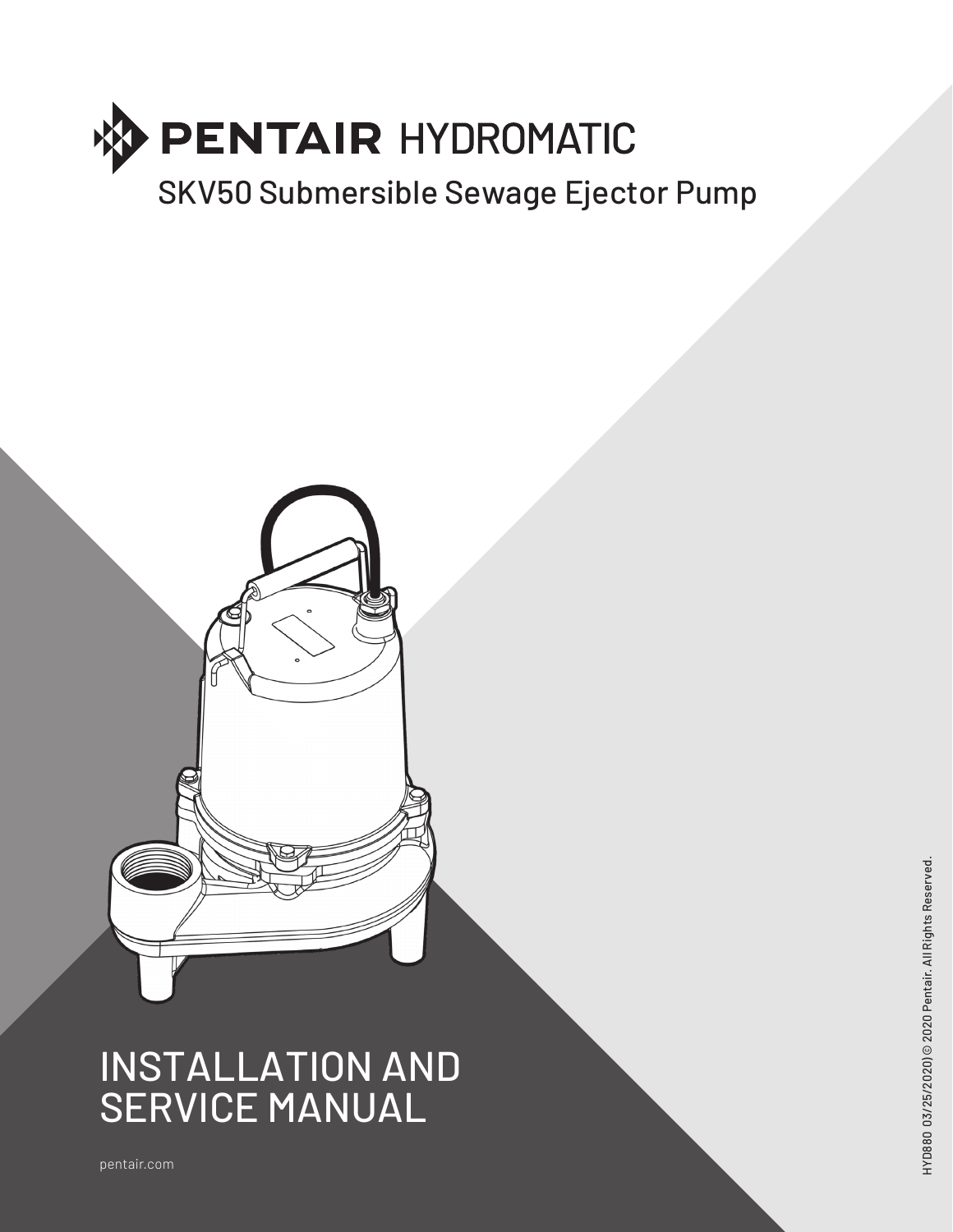# **TABLE OF CONTENTS:**

| $\text{Warranty}.\textcolor{red}{\textbf{1}}\textcolor{red}{\textbf{2}}\textcolor{red}{\textbf{3}}\textcolor{red}{\textbf{4}}\textcolor{red}{\textbf{5}}\textcolor{red}{\textbf{6}}\textcolor{red}{\textbf{7}}\textcolor{red}{\textbf{8}}\textcolor{red}{\textbf{9}}\textcolor{red}{\textbf{10}}\textcolor{red}{\textbf{10}}\textcolor{red}{\textbf{10}}\textcolor{red}{\textbf{10}}\textcolor{red}{\textbf{10}}\textcolor{red}{\textbf{10}}\textcolor{red}{\textbf{10}}\textcolor{red}{\textbf{10}}$ |  |
|-------------------------------------------------------------------------------------------------------------------------------------------------------------------------------------------------------------------------------------------------------------------------------------------------------------------------------------------------------------------------------------------------------------------------------------------------------------------------------------------------------|--|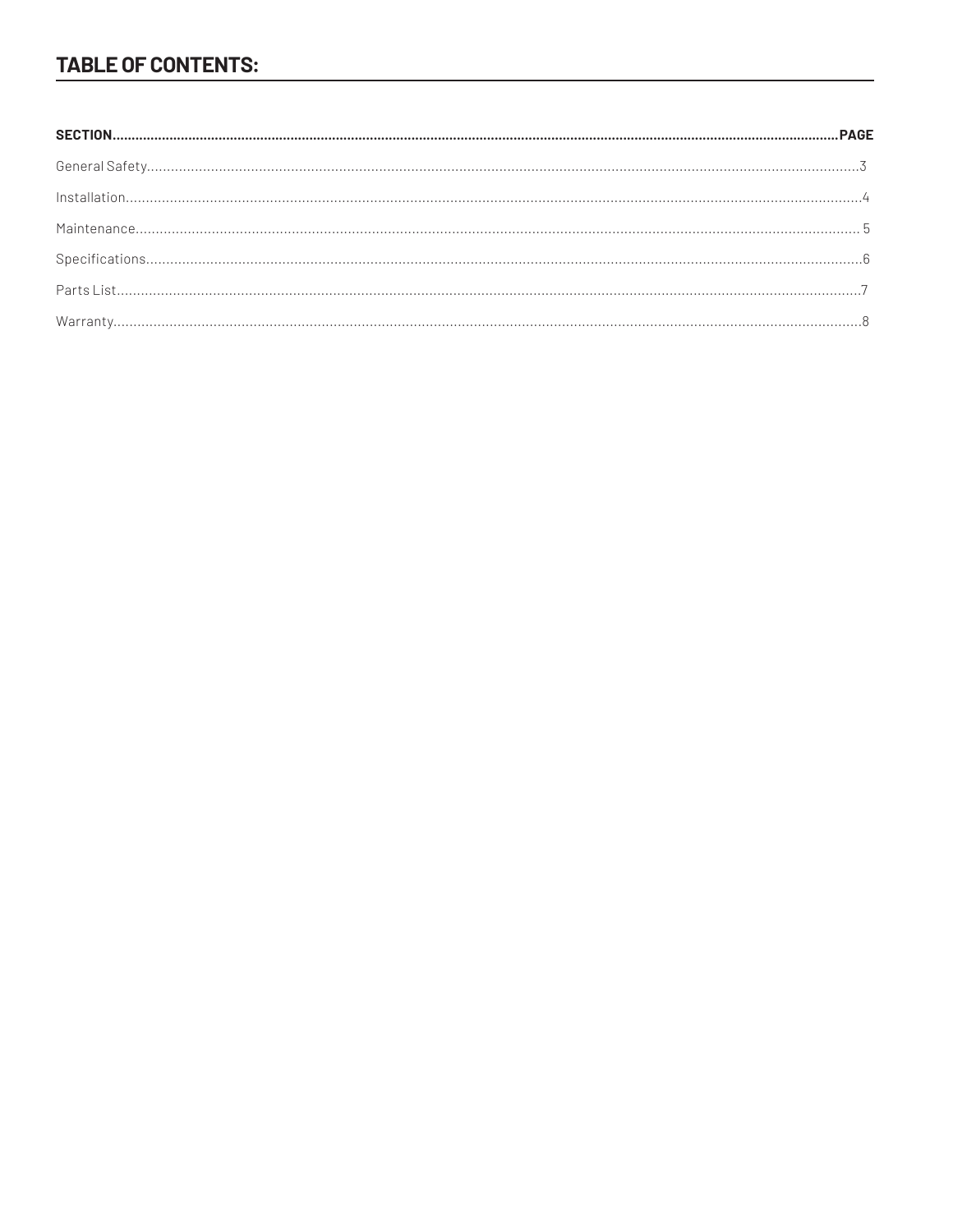# **SAFETY SYMBOLS**

This is the safety alert symbol. When you see this symbol on your pump or in this manual, look for one of the following signal words and be alert to the potential for personal injury!

**ADANGER** indicates a hazard which, if not avoided, will result in death or serious injury.

 $\sqrt{\text{A}$  WARNING indicates a hazard which, if not avoided, can result in death or serious injury.

 $\sqrt{\text{A CAUTION}}$  indicates a hazard which, if not avoided, can or may result in minor or moderate injury.

**NOTICE:** addresses practices not related to personal injury.

# **GENERAL SAFETY**

- Carefully read and follow all safety instructions in this manual and on the unit itself.
- Follow all applicable local and state codes and regulations.
- Keep safety labels in good condition, replacing any missing or damaged labels.
- Vent sewage or septic tank according to local codes.
- Do not install pump in any location classified as hazardous by National Electrical Code, ANSI/NFPA 80-1984 or the Canadian Electrical Code.

#### **Hazardous voltage. Can shock, burn, or kill. WARNING**

During operation the pump is in water. To avoid fatal shocks, proceed as follows if pump needs servicing:

- This pump has not been investigated for use in swimming pool areas.
- Do not smoke or use devices that can generate sparks in a septic (gaseous) environment.
- Disconnect power to outlet box before unplugging pump.
- Take extreme care when changing fuses. Do not stand in water or put your finger in the fuse socket.
- Be sure that construction and access to septic sumps conform with all OSHA requirements.
- Do not run the pump dry. Dry running can overheat the pump, (causing burns to anyone handling it) and will void the warranty.

#### **CALIFORNIA PROPOSITION 65 WARNING:**

**WARNING** This product and related accessories contain chemicals known to the State of California to cause cancer, birth defects or other reproductive harm.

### **ELECTRICAL SAFETY**

#### **Hazardous voltage. Can shock, burn, or kill. DANGER**

When installing, operating, or servicing this pump, follow the safety instructions listed below.

- **DO NOT** splice the electrical power cord.
- **DO NOT** allow the plug on the end of the electrical cord to be submerged.
- **DO NOT** use extension cords. They are a fire hazard and can reduce voltage sufficiently to prevent pumping and/or damage motor.
- **DO NOT** handle or service the pump while it is connected to the power supply.
- **DO NOT** remove the grounding prong from the plug or modify the plug. To protect against electrical shock, the power cord is a three-wire conductor and includes a 3-prong grounded plug. Plug the pump into a 3-wire, grounded, grounding-type receptacle. Connect the pump according to the NEC or CEC and local codes.
- **BE SURE** that power supply information (Voltage/ Hertz/ Phase) on pump motor nameplate matches incoming power supply exactly. Install pump according to all electrical codes that apply.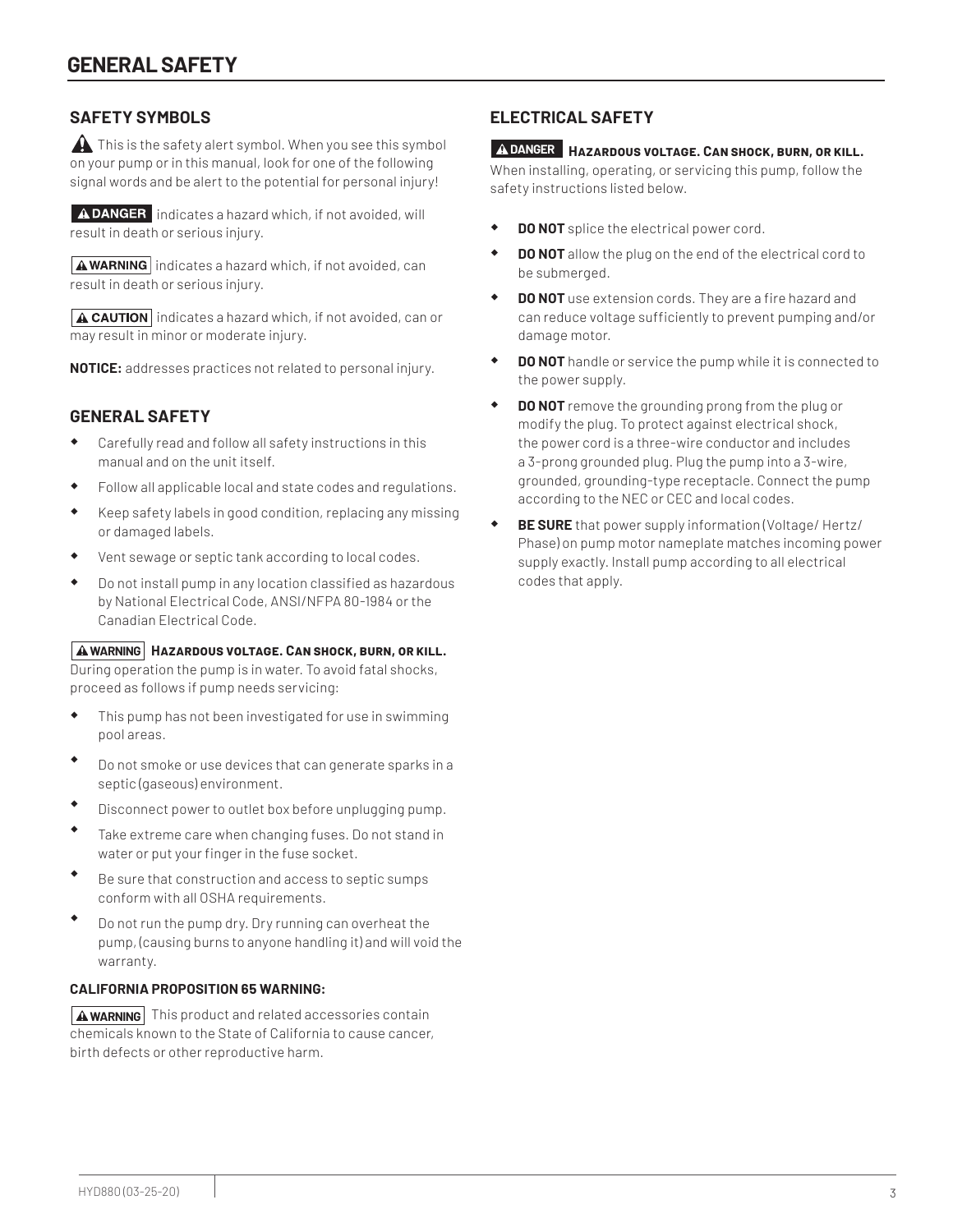Follow all instructions for satisfactory performance of your pump. Before installation, check your local electrical and plumbing codes.

- 1. Provide proper sump size to allow the pump to operate without restrictions. A two- to five-minute run time is recommended. Also, a minimum diameter of 24" is recommended.
- 2. Make sure the sump is free of string, cloth, nails, gravel, etc. before installing pump.
- 3. Do not set pump directly on the bottom of sump pit if it is not solid. Raise the pump by placing bricks or concrete blocks underneath it.
- 4. Use steel or plastic pipe for all connecting lines between pump and sewer outlet.

**NOTE**: Some city regulations do not allow installing a pump with plastic pipe. Check local regulations.

- 5. In applications where the pump may sit idle for months at a time, it is recommended that the pump(s) be cycled every month to ensure the pumping system is working properly when needed.
- 6. A check valve should be installed in the discharge pipe, at least 12" above the discharge outlet of the pump.
- 7. An audible alarm system, such as the Q-Alert, for high water conditions should be installed in every pump for greater protection.
	- **NOTE:** Q-Alert alarm is for indoor use only. Contact your Hydromatic distributor for other panel applications.
	- **\* AWARNING** When using the automatic diaphragm switch the vent tube in the plug must be clear of obstructions.
	- **Do not bend cord.** This will cause a crimp in the vent tube and switch failure will occur. Pump should be plugged into a single outlet, where vent tube can "breathe." Blocking tube or bending cord will void the warranty.
- 8. Connect to power source using 3-prong grounded AC receptacle. Do not remove ground pin from electrical plug. Do not use an extension cord.
- 9. For proper automatic operation (SKV50AD and SKV50AW) make sure the pump power cord is plugged into the back of the piggyback receptacle on the diaphragm switch cord.
- 10. Use pump partially or completely submerged for pumping (temperature to 140° F). The SKV50 will pump solid materials up to 2" (spherical) in diameter.

**AWARNING** Do not pump flammable liquids, strong chemicals or salt water.



Figure 1: SKV50 Typical Installation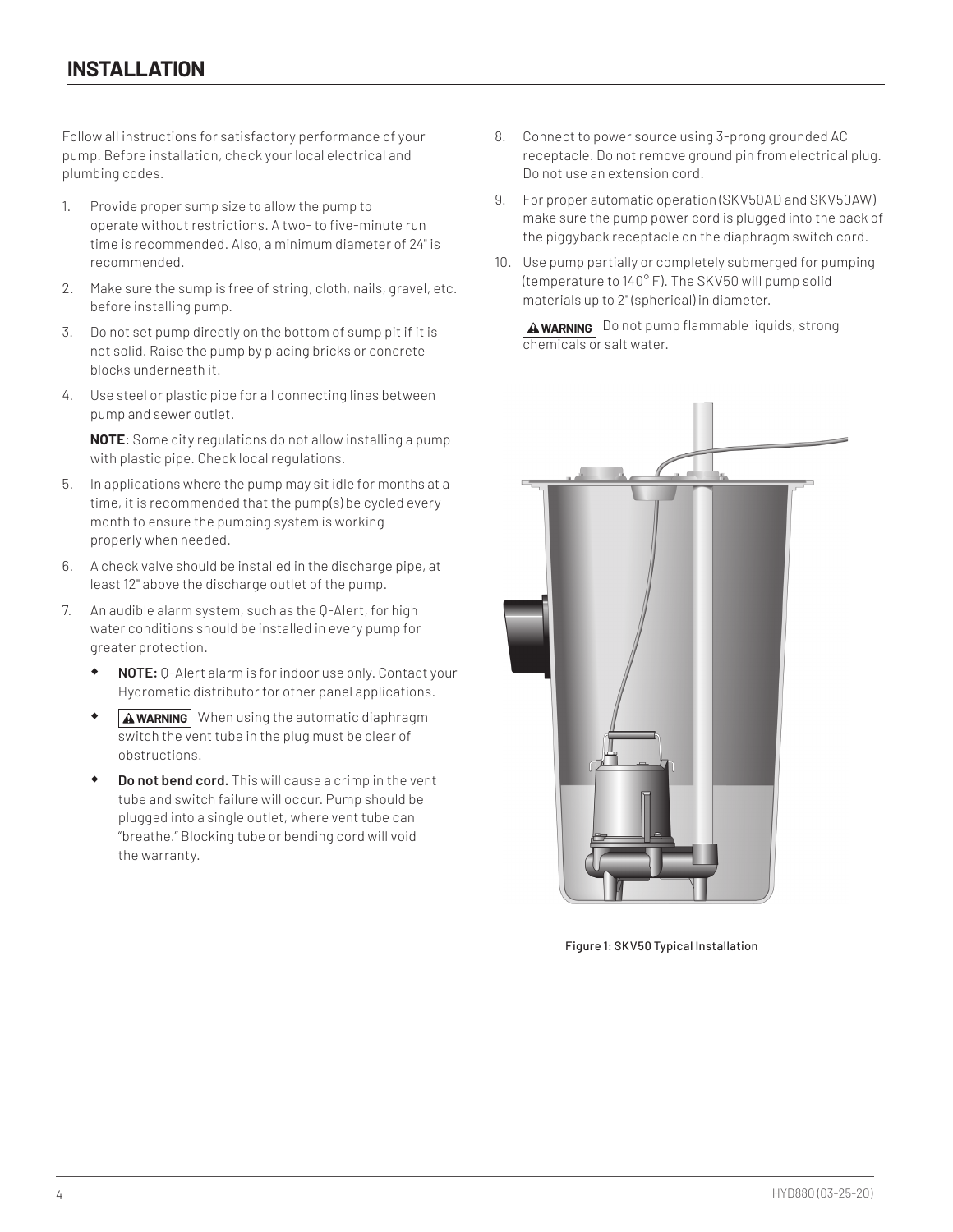Servicing should be performed only by knowledgeable pump service contractors or authorized service stations.

- 1. Remove pump from sump: Before removing pump from sump pit for repair, check if the trouble could simply be a blown fuse, tripped circuit breaker, or a power cord not completely inserted into the receptacle.
- 2. Check diaphragm switch: If the unit is being operated by the automatic diaphragm switch, unplug the pump from the piggyback receptacle and plug the pump directly into the power source.

If the pump starts each time it is plugged directly into the receptacle and does not start each time when plugged into the piggyback switch with the diaphragm switch pressed into a start position, replace the complete piggyback switch assembly and retest with new assembly.

3. Check for impeller blockage: Disconnect pump and switch from power source. Check for an obstruction in the impeller cavity by laying the pump on its side and inserting a screwdriver into impeller. Impeller should turn freely.

If impeller is stuck, then turn the pump on its side, DRAIN THE OIL through the oil fill plug on top of the pump. Drain oil into a clean, dry container. A milky appearance to the oil indicates that water has entered through either worn out or damaged seals (7) or seal ring. Remove the 4 screws (6) to remove the volute (9). If the impeller (10) does not rotate freely, clear the impeller and cavity walls before reassembling the base. Repeat Step 2.

- 4. Check power cord: If the above tests have not resolved the problem, it may be in the electrical components of the pump. Starting with the power cord (2), inspect for cuts or nicks in the insulation. If the cord is damaged – replace it!
- 5. Remove the motor cover: Use a screwdriver to pry the motor cover (3) from the seal plate (8) at the fastening ears, being careful not to cut the seal ring with the screwdriver or crack the motor cover. Lift the motor cover until it clears the stator (4).
- 6. Check for short: Disconnect the stator leads from the connector. Use an ohmmeter to check the continuity of the stator. If stator fails to pass the continuity test, it must be replaced.
	- Ground check. Set ohmmeter scale pointer to R X 100K scale and check meter by putting both meter leads together and adjusting the needle knob until meter reads zero. If meter cannot be adjusted to zero it will indicate that batteries in meter must be replaced.
	- Always make this test with the meter when scale pointer is set to a new scale before making any checks on motor.

 Now connect one meter lead to one blade terminal of stator and touch other meter lead to motor stator shell (4). If needle reads below 5 (500,000 ohms) stator must be dried out before reusing. To dry out, bake in 220° oven for 4 hours. Recheck after motor cools.

If motor is new or thoroughly dry, needle of ohmmeter will not move on the ground test. This indicates a reading of 50 megohms or higher. One megohm is one million ohms.

- When making the ground test, if the needle goes clear to zero the motor probably has a wire touching the stator at some point and the stator will have to be replaced.
- Winding resistance test. If motor shows a satisfactory ground test, then the winding resistance must be checked. Use ohmmeter with scale pointer set on R X 1 scale. On this scale meter reads directly on ohms. Always check the meter with leads together as described above under ground test before making a reading of the winding.
- Connect one meter lead to each of the black terminal leads. Meter should read about 1.35 ohms. This is the resistance of the main winding for a 115 volt stator. This reading for a 230 volt stator should be about 6.22 ohms.
- Now remove the capacitor and connect one meter lead to each of the brown wire terminals. The meter should read about 11.35 ohms for a 115 volt stator. For a 230 volt stator this reading should be 32.4 ohms. This is the resistance of the start winding.

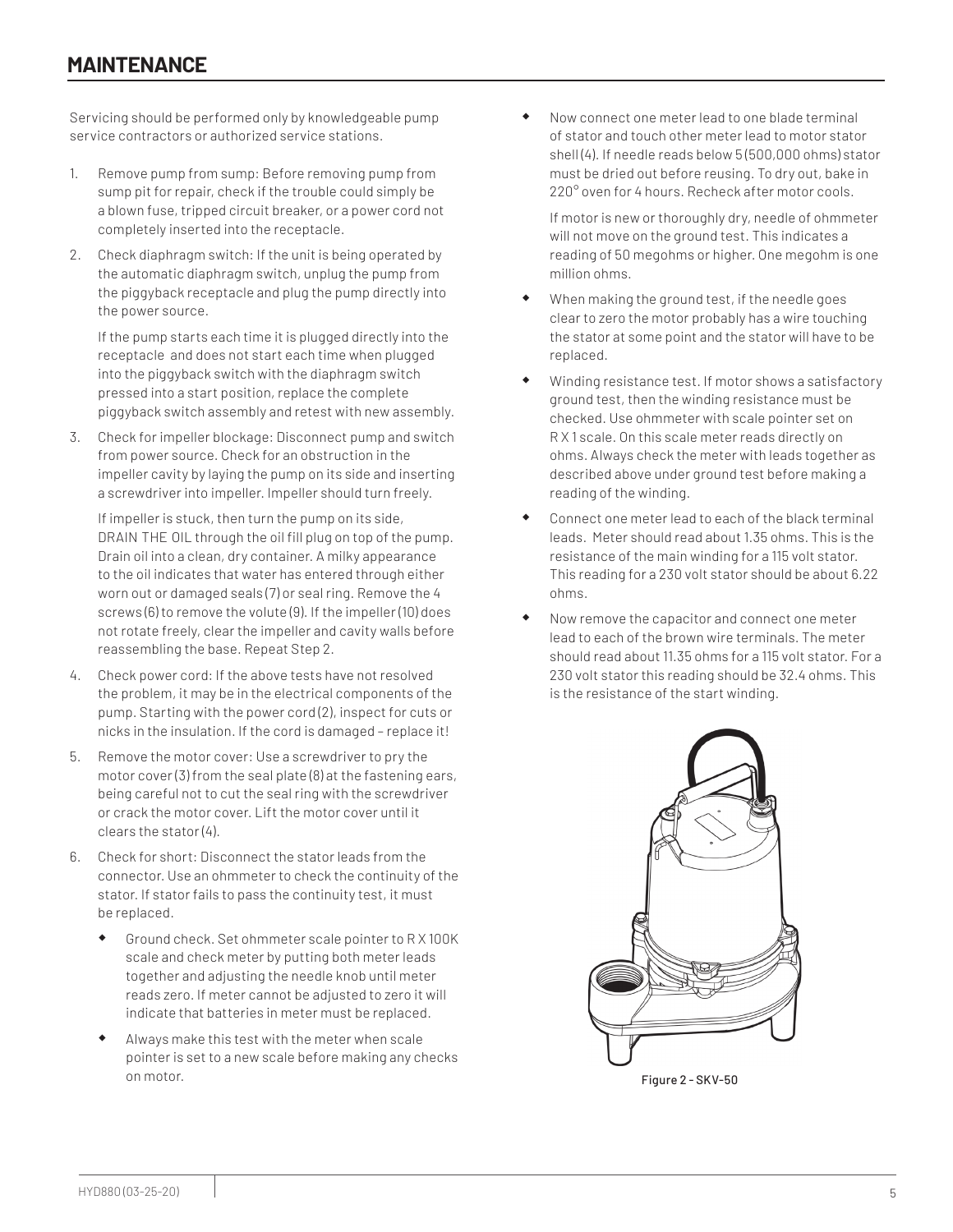- 7. Remove the stator: To remove the stator, remove the four hex head screws and disconnect the brown capacitor leads from the capacitor and remove the stator plate with the capacitor. Lift the stator off the seal plate (8) and set aside.
- 8. Remove the impeller: To remove the impeller (10), hold the motorshaft (5) with a screwdriver at the center of the impeller and tap the impeller with a plastic or rubber mallet so as to turn the impeller counterclockwise.
- 9. Check the seal: Remove the rotating portion of seal (6) from shaft by inserting a screwdriver under the edge of the seal and lifting it off. Inspect the seal face for any nicks or an uneven seating of seal face. If any are present, replace the seal. See Step 11.
- 10. Remove rotor and shaft: Tap the rotor shaft (5) at the impeller end of the shaft with a plastic mallet to remove the rotor and shaft. Inspect the bearings. If they do not rotate freely and smoothly, they should be replaced.
- 11. Remove seal: Remove the old stationary portion of the seal (7) from the seal plate by inserting a screwdriver into the seal housing of the seal plate from the top of the case and tapping lightly with a hammer. Clean the seal area of the seal plate (8) with a clean cloth.
- 12. Reinstall the rotor and shaft assembly: Push on outer face to seat bearing in seal plate.
- 13. Reinstall seal: Apply a good lubricant to the new stationary portion of the seal (7) and press into the seal plate. Coat the new rotating portion of seal with lubricant and press into place on the rotor shaft with the rubber ring facing the impeller.
- 14. Reinstall impeller: Add a drop of Loctite 222 to the shaft and screw the impeller on hand tight. The impeller will force the rotating portion of seal into position.
- 15. Replace seal ring: Remove the old square seal ring from the seal plate and stretch on a new ring coated with O-ring lube. Do not roll the ring onto the seal plate or improper seating and water leakage into the motor housing will result.
- 16. Reinstall the stator: Place the stator  $(4)$  in the seal plate  $(8)$ so the stator bolt holes line up. Lay the stator plate on the stator (4) and line up with stator bolt holes. Put in the stator bolts and tighten evenly to prevent cocking of the stator. Connect the capacitor to the capacitor leads. Push the connectors of the two black stator leads onto the power cord spade terminals.
- 17. Reassemble pump: Replace the motor cover (3) on the seal plate (8). Place the assembly on the volute (9). Insert the four cap screws (6) through the motor housing ears, into the tapped holes in the volute. Tighten them evenly to prevent cocking the motor housing and causing an uneven seal on the seal ring.
- 18. Oil: Fill the motor cap with high grade transformer oil just covering over stator end cap (.45 gallon). Do not fill the motor housing completely – allow airspace for oil expansion. Make sure the stator and capacitor are fully immersed. You will have to peer through the oil plug hole to be sure of the correct oil level.
- 19. Reinstall oil pipe plug: Coat pipe threads with thread sealant before installing. Plug into housing (3).
- 20. Check pump: Plug the power cord into a grounded outlet and start pump by applying pressure to the switch diaphragm (automatic only – manual should start when power is applied). Motor should run smoothly, be free of vibration and stop when pressure is removed from diaphragm switch.
- 21. Check for air lock: Pumps have a small air vent hole in the impeller cavity to let out trapped air. If this hole becomes plugged, pump may air lock. To break the air lock, use a small screwdriver to clear hole in the impeller cavity.

As a secondary precaution in installations of this type — 1⁄ 16" hole should be drilled in the discharge pipe below the check valve. The check valve should be 12 to 18 inches above pump discharge. Do not put check valve directly into pump discharge opening.

**Note:** In sumps where the pump is operating daily, air locking rarely occurs.

| <b>SKV50 Series - Cast Iron</b> |              |           |              |                              |                    |              |                         |                                                                            |                  |                                  |
|---------------------------------|--------------|-----------|--------------|------------------------------|--------------------|--------------|-------------------------|----------------------------------------------------------------------------|------------------|----------------------------------|
| <b>MODEL</b>                    | UPC#         | <b>HP</b> | <b>VOLTS</b> | <b>CORD</b><br><b>LENGTH</b> | <b>SWITCH</b>      | <b>PHASE</b> | Motor Full<br>Load Amps | <b>Individual</b><br><b>Branch</b><br><b>Circuit</b><br>Required<br>(amps) | <b>DISCHARGE</b> | <b>SOLIDS</b><br><b>HANDLING</b> |
| SKV50AW110                      | 619872011184 | 1/2       | 115          | 10'(3.1m)                    | Piggyback Tethered |              | 12.0                    | 20.0                                                                       | <b>2" NPT</b>    | $2^{\circ}$ (50.8 mm)            |
| SKV50AW120                      | 619872011191 | 1/2       | 115          | 20'(6.1m)                    | Piggyback Tethered |              | 12.0                    | 20.0                                                                       | <b>2" NPT</b>    | $2^{\circ}$ (50.8 mm)            |
| SKV50M120                       | 619872011238 | 1/2       | 115          | 20'(6.1m)                    | Manual             |              | 12.0                    | 20.0                                                                       | $2"$ NPT         | $2^{\circ}$ (50.8 mm)            |
| SKV50M220                       | 619872011245 | 1/2       | 230          | 20'(6.1m)                    | Manual             |              | 6.0                     | 20.0                                                                       | $2"$ NPT         | $2^{\circ}$ (50.8 mm)            |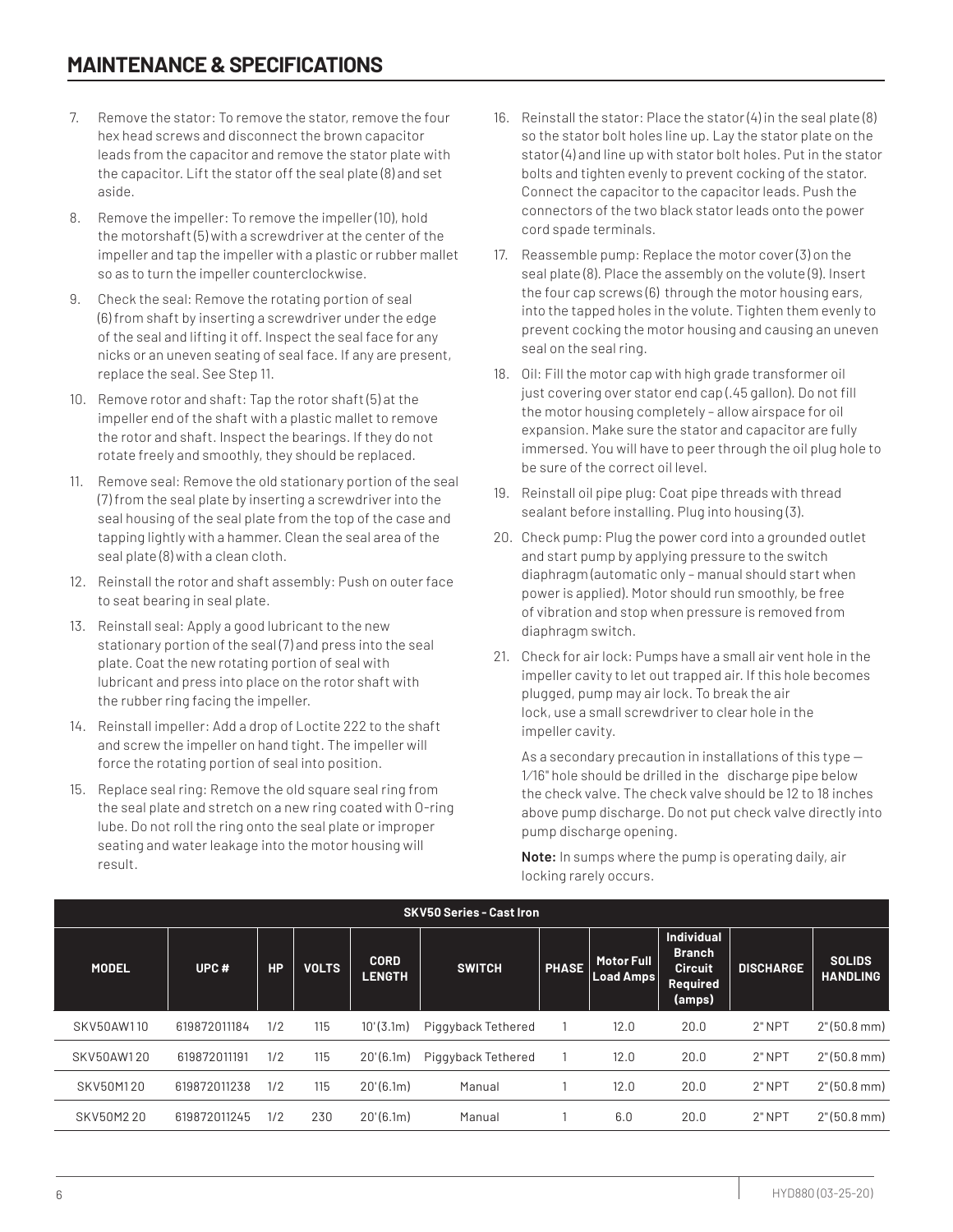

| MODEL-SKV50    |                                                   |          |                   |                   |                  |                  |  |
|----------------|---------------------------------------------------|----------|-------------------|-------------------|------------------|------------------|--|
| Key No.        | <b>Description</b>                                | Quantity | <b>SKV50AW110</b> | <b>SKV50AW120</b> | <b>SKV50M120</b> | <b>SKV50M220</b> |  |
|                | Cord 115V 10' (3.1m)                              |          | 146230101         |                   |                  |                  |  |
|                | Cord 115V 20'(6.1m)                               |          |                   | 146230201         | 146230201        |                  |  |
|                | Cord 230V 20'(6.1m)                               |          |                   |                   |                  | 146232201        |  |
| $\overline{2}$ | Piggyback Tethered Float<br>Switch 115V 10'(3.1m) |          | 145951101         |                   |                  |                  |  |
| $\overline{2}$ | Piggyback Tethered Float<br>Switch 115V 20'(6.1m) |          |                   | 145951201         |                  |                  |  |

\* 230 Volt SKV50 is manual only (no switch available).